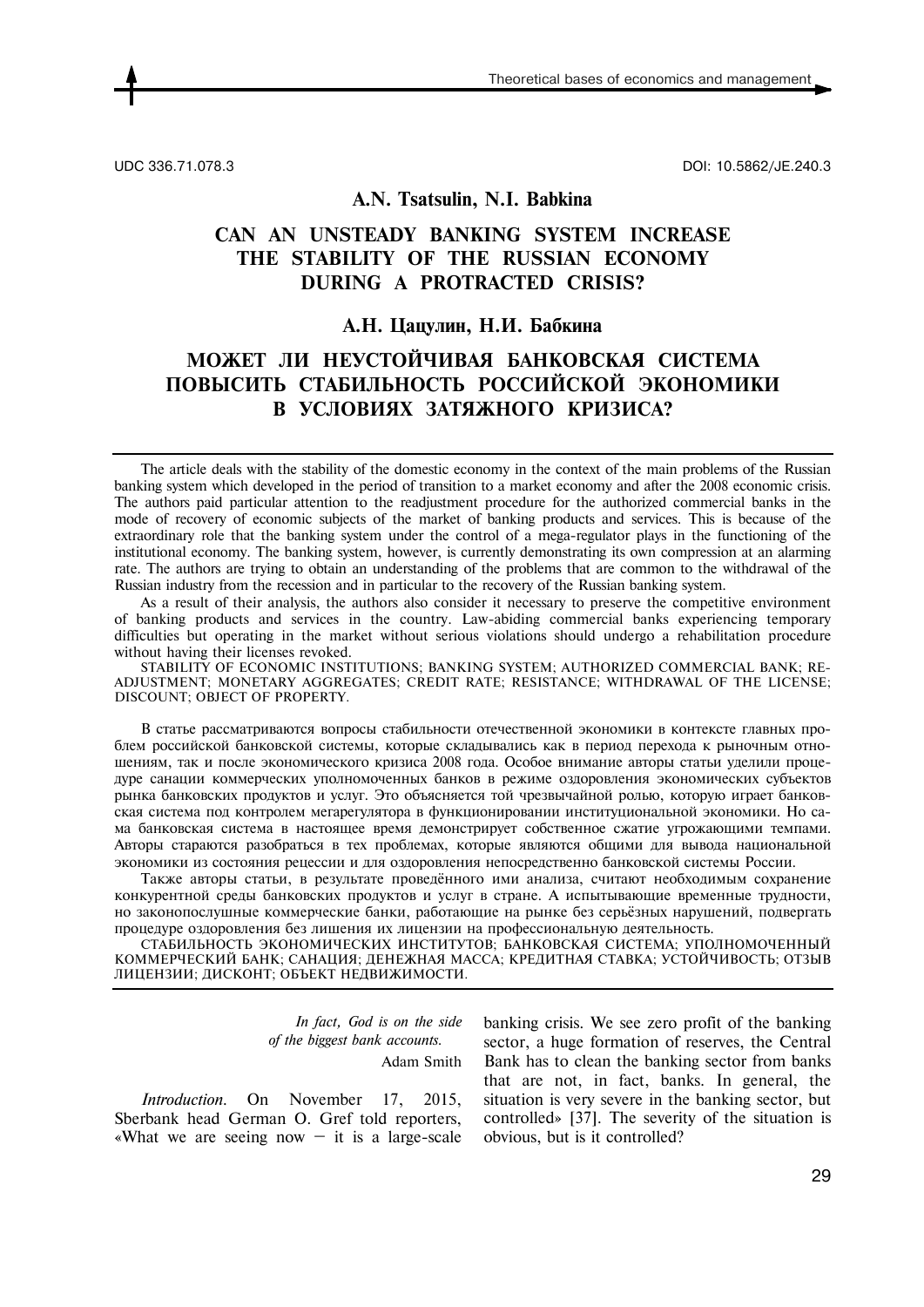The specifics of this period, which is defined by certain prominent economists [16] as the change of yet another technological paradigm, when a post-industrial economy has to be immediately replaced, allegedly, by an innovative economy, is in *the failure of the market mechanisms* predicted by none of the theorists. Since the trends of global instability and poorly predictable price and exchange rate volatility also affect the national economy, the market becomes, so to speak, temporarily short-sighted.

Accordingly, since the balancing equation must be satisfied, the role of the state and paternalistic attitudes dramatically increases in this situation that is no longer quite market. It is the state that now carries the main burden in initiating the widely discussed and planned the large-scale restructuring of the national economy, or the new industrialization or reindustrialization, etc. $\frac{1}{1}$  in Russia, and, while the country was recently recognized as a superpower, it is currently classified by the world's three leading rating agencies (Fitch Ratings, Moody's Investors Service, Standard & Poor's) in a group of countries bashfully called *developing*.

These circumstances determine the urgency of the questions touched upon in this article and widely discussed in the scientific community, including by the professionals listed in the bibliographic list of used literature [7, 10, 12, 16, 26, 29, 33—35], and also in the works of other famous authors not included in our review.

**1. Is the State a «night watchman» of the national economy or the visible «hand of the market»?** How to interpret such an involuntary increase of the state's role in market realities? World experience of previous similar financial crises shows that a *window of opportunities* indeed opens for the developing countries wanting to profit from a new wave of economic growth. However, to 'open' this window, it is necessary to have the rate of accumulation not at  $20-23\%$ , as is the situation in Russia, but to strive to attain a 35—40 % savings rate to Gross Domestic Product (GDP). Since the market itself cannot generate such a huge momentum, direct state intervention into the mechanics of the inevitable capital grown is necessary.

Taking into account the direct intervention of state institutions in the process of restructuring, the banking sector should play a special role in implementing the future structural changes. Indeed, if we consider the potential sources of financing, those presented by the fiscal mechanisms are not great, but there are enormous opportunities presented by the monetary mechanism. However, there are no workable mechanisms for financing economic growth through a system of the Russian Central Bank (CBR) because they are not clearly described in the founding documents. The mechanisms of the lending schemes of structural changes and the long-term target programs and projects were also not set [15].

Federal Law on the Central Bank, of course, should be improved further, as the main Russian regulator (megaregulator) is not responsible for the economic performance of the country as opposed to, say, the Federal Reserve System (FRS) of the USA2 , whose regulatory documents explicitly describe this dynamics. The provision is especially well detailed as a doctrine in the statutes of the 12 regional offices of the authorized banks of the Federal Reserve as maintaining a balance between the interests of commercial banks (CBs) and key national interests.

But the role of Russian banks as a driving force of the economic development of the country, aside from the above-said, is significantly complicated by the quality of the financial services rendered to the clientele and to consumers in the broadest sense. The discussions at the World Economic Forum in Davos in 2013 ranked this quality around the 60th place in the world, between Colombia and Venezuela, and actually after Ukraine [14].

These circumstances are directly related to the specifics of the monetary policy which has been carried out in the last 17 years in our country. Money supply is issued primarily for the purchase of foreign currency (in Central Bank of RF currency interventions mode), so all serious bank loans are either state-owned bank products (more precisely, of the banks with state participation), or foreign loans which are digested by the Russian non-state (authorized) commercial banks.

However, since the early 2000s, we observed the opposite process of a multifold growth of

<u>.</u>

l <sup>1</sup> These terms are now widely discussed and commented upon in the scientific community.

<sup>2</sup> The Federal Reserve System, or FED, was created on December 23, 1913 as an independent federal agency to carry out the functions of the Central Bank of the United States, and implement centralized control over the commercial banking system of America [19]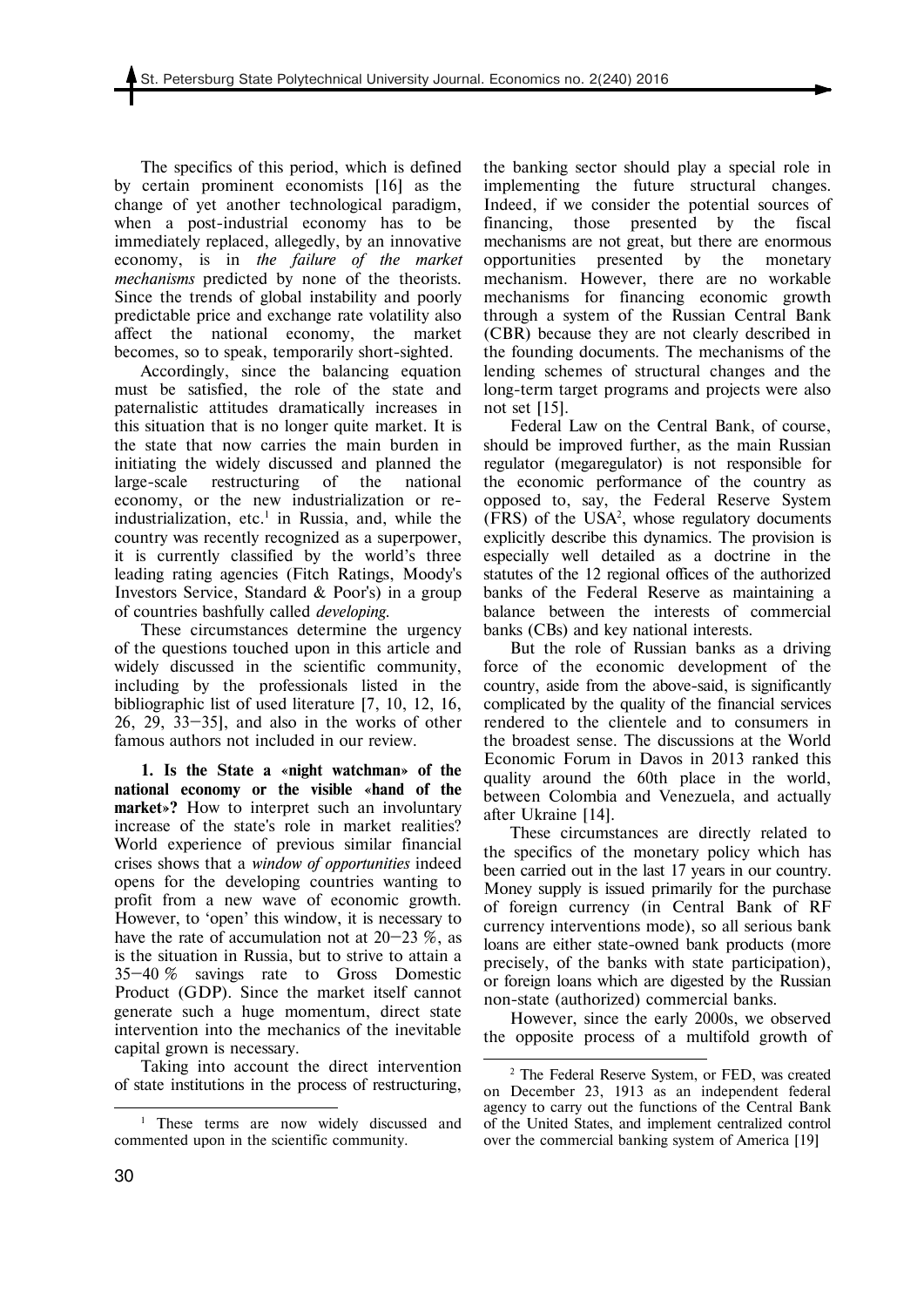Russian direct investment flows abroad credited by the domestic banking system and having exceeded \$70 billion [18,105] in 2012. Already in 2014, as reported in the Deposit Insurance Agency (DIA) report [30.3], Russians took 1.3 trillion rubles away from the banks. However, during the same year, household deposits in banks increased by 9.4 % to 18.55 trillion rubles, but this increase was achieved entirely due to currency revaluation.

In fairness, we should remember that in the midst of the financial liquidity crisis in December 2008, the State Duma introduced a bill to amend Art. 76 no. 86-FZ [15] to confer additional powers on special representatives of the Central Bank to oversee all banks receiving anti-crisis support in the form of subordinated loans of Vnesheconombank, unsecured loans of the Central Bank, and federal budget funds placed in bank deposits. Special supervisors need to track the distribution of public funds: the representatives of the Central Bank are entitled to attend the meetings of the bank's management bodies, to participate (without voting rights) in decisions on lending and liability management, and request the information necessary to verify the activities of the bank. The Bank requires the consent of the curator to perform a number of transactions and operations, for example, carrying out large payments.

On the other hand, in accordance with the established procedure, the legislators provided for the participation of authorized banks, accompanied by long-term production contracts (a minimum of three years), as well as contracts within the so-called life cycle, which include economic actors, both on the open market, and the public-private partnership mode. These innovations can with the support of the bank create more favorable conditions for businesses experiencing serious difficulties, since businesses should thus be able to confidently predict their financial condition at the expiration date stipulated in the contract.

**2. The interest rate — the price of credit.** While Russian banks' profits for the same period grew continuously, as analysts, we cannot precisely congratulate the domestic bankers on their success, as these record results were obtained mainly due to the inflation of credit rates (congruent with *a key rate* of the Central Bank), driving the rest of the economy into depression. But the development of relatively new (and at the

same time relatively old) credit facilities is not a cure-all for the economic development of the country; here the positive experiences of Germany, America, and China should be noted, with banking using project financing, rather than the universal principles of lending, as the driving force practically everywhere.

According to mass media and respectable economic journals, \$ 600 billion is needed for modernization, reconstruction or new industrialization of the national economy. However, as \$ 500 billion were already taken abroad by Russian borrowers, the question arises whether our money economy and the monetary authorities could generate the same amount of credit supply, which is now actually transferred to foreign sources of credit, as Prof. O.G. Dmitrieva<sup>3</sup> [12] constantly writes and speaks convincingly.

An extremely important issue for the entire Russian economy is the assessment of its prospects for sustainable development, including its most important sector, the banking system. The stability of the banking sector and the possibility of improving the banking system as a whole depend on the solution of this problem. Terminologically speaking, compared with stability and reliability, sustainability is a broader concept and involves a complex of conditions and measures through which a financial and credit organization performs its functions and fulfills its obligations to other entities with which it interacts in the marketplace and in the financial markets.

Ways to improve the effectiveness and efficiency of the banking system in the aftermath of the international financial crisis can be found through the detailed study of global trends and patterns of development of the banking business, their sound projection onto the Russian economic reality and skillful adaptation of trend effects to the constantly changing conditions of the banking environment and the inflation that has become very noticeable in 2015. Characteristics of the last components are reflected in Fig. 1, and the combined indicator is rapidly approaching the parameters of the inflationary dynamics of Belarus and Ukraine (see Fig. 2).

<sup>&</sup>lt;u>.</u> <sup>3</sup> A trustworthy author proves that the escalation of Russian debt, along with the replenishment of the Reserve Fund and National Welfare Fund, leads to the imposition of the negative effects of surplus / deficit budget, i. e., artificial deceleration of economic growth accompanied by a dramatic increase in government debt and its servicing costs.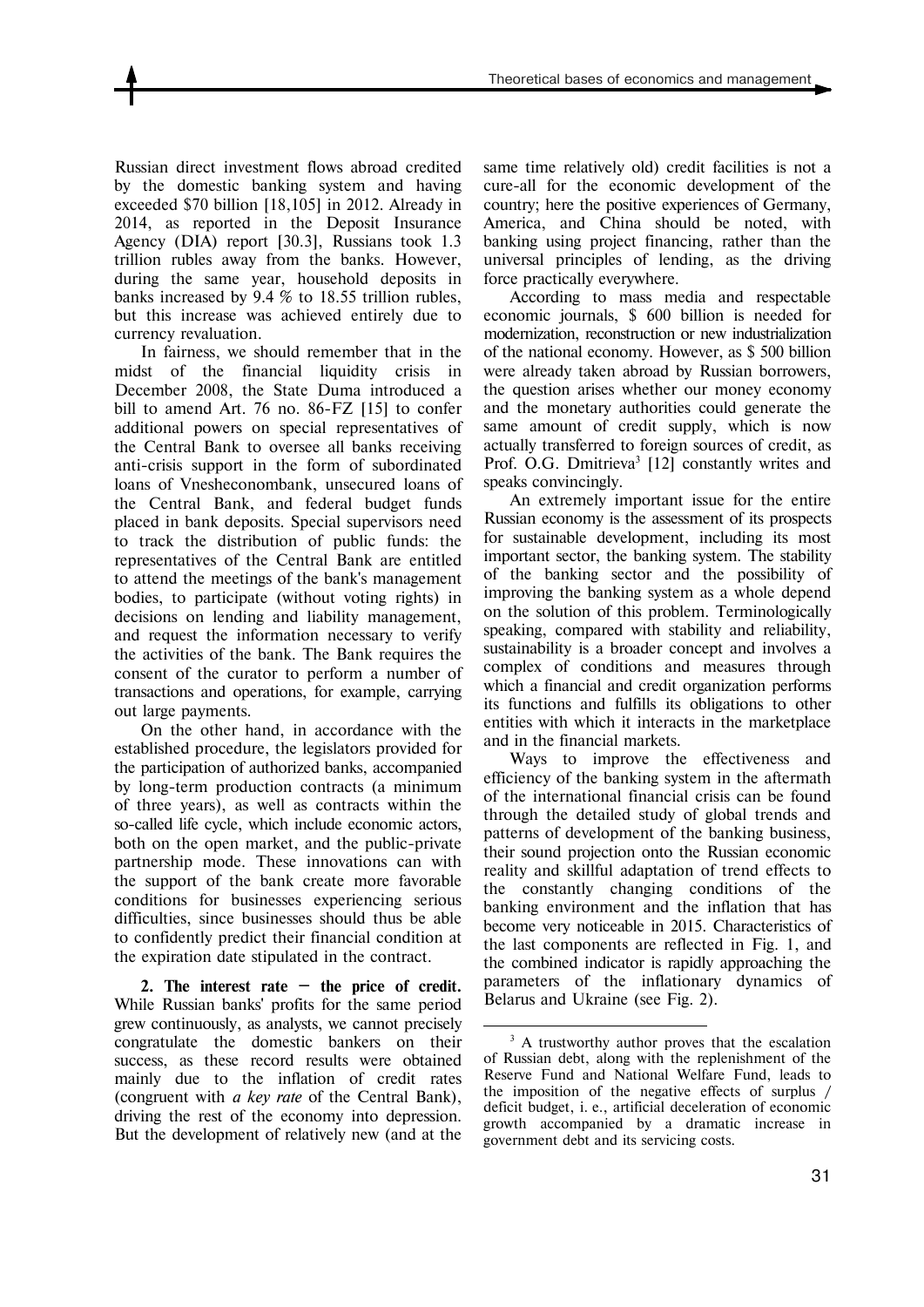

*Fig. 1.* The dynamics of the inflationary component in RF for the period 2007—2014, %: the dark gray area is the food component; black is the non-food products; light grey is the services; the upper dotted outline of the light-gray area (dark dotted line) is the monitoring of the Laspeyres price index (CPI) for the period. D a t a s o u r c e : estimates by Rosstat (http://www.gks.ru/) and experts

from World Bank. URL: http://data.worldbank.org/) as of 01.03.2015

Ukraine Belarus Russia Turkey Kazakhstan Brazil Norway Canada United States Britain

> 0 5 10 15 20 25 % per annum

*Fig. 2.* The distribution of individual countries in the growth of the CPI in December 2014, %. D a t a S o u r c e : Rosstat. URL: http://www.gks.ru/

The following global trends in the banking sector can be highlighted as an illustration of what is happening: basing all activities on the most modern IT-technologies; non-stop improvement of the traditional and the introduction of new techniques and methods of interaction with customers and providing them with the entire spectrum of banking services (expansion of supermarket chains, banks, installation of multimedia kiosks, machines, the use of the global Internet, and so on); as well as the intensification of banking activities in the markets of securities, precious metals and real estate.

Most banking institutions are constantly developing their own unique business models. Banking products are not changed for decades: a savings account is the same savings account, a mortgage is a mortgage, so the banks are focusing not on the development of various products satisfying some needs, but on how to make banking products more affordable and easy to use. In Spain, for example, there is the possibility of algorithmic verification of credit scoring systems which can automatically evaluate the profile of the borrower's small business compared with similar companies to determine reliability, even without personal contact with customers.

For example, in Germany the ING Bank Group (Netherlands) recently received permission from the regulator to use technologies that allow customers to open an account via the Internet by using facial recognition technology [33]. In 2014, as the opportunity to identify customers by fingerprints through smartphones emerged, some banks immediately incorporated this capability into their services and banking deals in the major markets.

In 2014, the Russian financial market participants have argued that the current composition of Internet banking is the pinnacle of its evolution, and nothing fundamentally new can emerge [38]. However, some Russian banks are trying to create innovative products within each of the three components of the functional remote channels.

The first component are the functionality payments and transfers; the second the Internet banking services related to the classical banking products (health insurance, real estate, job loss,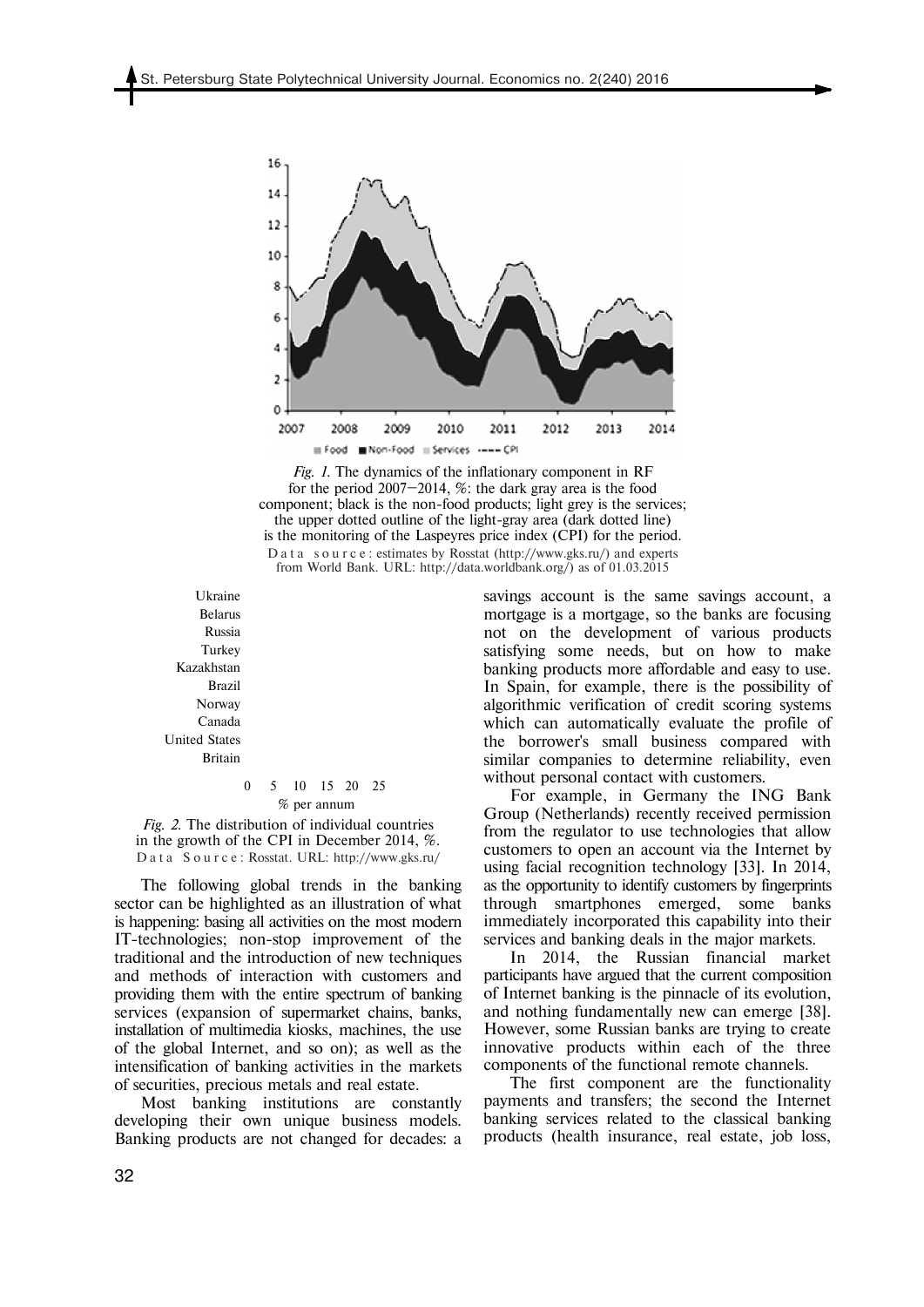loss of solvency and so forth). The insurance segment is attractive to their significant commissions, and it is a risk-free business, i. e., the risks are assumed by the insurance company and the bank acts as a sales channel. The third component is in improving the financial literacy of the population and the financial health of the bank client, and in improving the financial planning of individuals and entities. The current financial planning system has certain shortcomings because it was created for the sake of ratings, rather than the convenience of the consumer.

One of the key Russian trends for 2014, as claimed by the chief economist and well-known strategist of Deutsche Bank J. Lissovoliсk, was the consolidation of the banking sector, reorganization and revocation of licences from unscrupulous commercial banks (CBs) [9]. Another important trend last year was an attempt to cool the Central Bank of RF rate of retail lending in the country, which took place against the background of the continuing growth in the volume of «bad» (also known as «toxic», also known as «poisonous») debt<sup>4</sup>. In our opinion, in 2016, the same as in the previous year, the Central Bank will continue to actively and consistently withdraw licenses from banks but will far less regularly send them to reorganize.

Meanwhile, the situation in the credit market continues to worsen. At the beginning of February 2015, the citizens of the Russian Federation owe a total debt of more than 11 trillion rubles, 730 billion of them in overdue payments, while 89 % of all debt are consumer loans, the shortest, most unsecured, with the highest percentages. The rest are mortgage and housing loans; debts to banks exceeded the level of the 2009 crisis [31.33].

By the beginning of May 2015, the share of overdue bank loans rose to a record 7.22 %, reaching 780.6 billion rubles, despite the slowdown in lending. Since the beginning of 2015, overdue debts increased by 17.0 %; in a year (from the end of April, 2014 to the end of April, 2015) they grew by 1.5 times, as indicated in the review published by the largest collection agency *Sequoia credit consolidation* [32]: «In 2009, the share of overdue debt did not exceed 7.0 %» that generally corresponds to the values in Fig. 3.

l





Financial pyramids may continue to grow on the banking market by the REPO scheme (from repurchase agreement, or repurchasing operations); the sizes of these are already at record levels<sup>5</sup>. It is estimated that the share of the Central Bank of RF in liabilities of the banking sector exceeded 11 % at the beginning of 2015. Fig. 4 shows fragments of how the events developed using the direct REPO financial instrument up to this point.

<u>.</u>

Repos are carried out on an ongoing basis by the Central Bank every working day at fixed interest rates. Repo auctions with a minimum rate are held by the approved schedule.

A year later, the total debt on direct repo transactions to the Central Bank at the beginning of the trading day on 01/04/2015, respectively, increased to 2 017 793 400 000 rubles at the beginning of the previous operating date, which follows from the CB RF information. CB RF requirements for credit organizations on separate agreements to repurchase at a specified date officially are: Operations on an auction basis  $-1$  910 803 600 000 rubles; operations with fixed rate — 106 989 800 000 rubles [24].

<sup>4</sup> Currently the idea of creating in Russia a special bank for bad debts on the basis of Vnesheconombank [23.8] is discussed, using debt repurchasing in South Korea after the crisis of 2008—2009 as an example, as well the situation in post-crisis Ireland. Thus, VEB could turn into a kind of mega-collector.

<sup>&</sup>lt;sup>5</sup> REPO is the form of the transaction in which securities are sold, and at the same time an agreement to repurchase them is concluded at a pre-stipulated price and time, i. e., repos are an instrument of liquidity of the banking sector, against securities. Reverse repurchase agreements (reverse repo) are the purchase of securities with an obligation to resell. Thus, the repurchase agreement is a transaction of two types: an operation with cash securities today, plus a forward contract for the same assets in the future. At the beginning of the trading day on 01/04/2014, the total debt to credit institutions to the Central Bank repo transactions amounted to 1 trillion 936 billion 301.8 million rubles [20].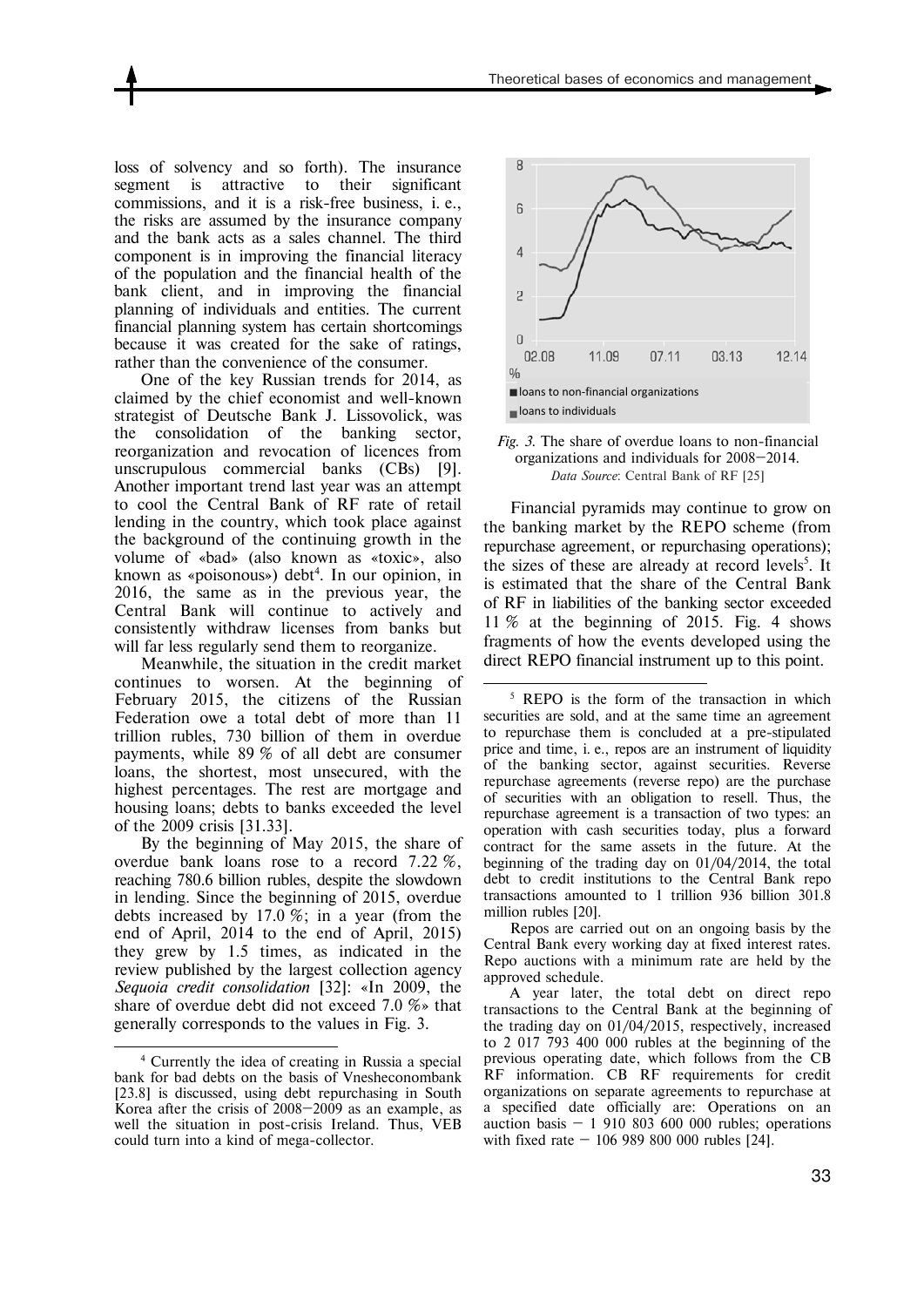

*Fig. 4.* Debt on repo transactions to the CB RF, on a quarterly basis for the 2008—2011 period, mln rub. Data source: Central Bank of RF [25]

In September 2015, the mega-regulator upheld the size of the key rate at  $11\%$ , although a slight decline by 1 or 2 steps (a step is  $0.25$  pp.) was predicted. As a rule, the discount rate of over 10 % indicates a rigid monetary policy of the regulator, but we should remember that at the beginning of 2014 the rate was 5.5 %. It is also important to pay attention to two aspects of this problem. On the one hand, the megaregulator was, metaphorically speaking, caught between the *Scylla* and the *Charybdis* of the macroeconomic outcome.

With a commensurate rate reduction the already worrisome risks of inflation increase sharply; when the rates grow, or at least retain their current levels, the economy, which is far removed from the «warmed up» state as it is, is severely cooled down. Since the exchange rate of the ruble, which is influenced by the external political situation (the sanctions, the unstable situation in the global emerging markets), makes as a very significant contribution to inflation, higher rates are intended, among other things, to protect the national currency from weakening.

On the other hand, it is well known that the problems of the national economy are structural in nature, and that reducing the rates is not enough to ensure sustainable growth. As the economy is descending into a recession, the era of low interest rates begins, i. e., low rate should not be the sole purpose and is not self-sufficient in any part of the monetary policy. A complex of structural reforms is required, which has been only pointed out by Kudrin.

**3. Reducing the number of credit institutions in the banking market is a customary, forced trend that is nevertheless gaining momentum.** The banking community expected to lose 33—35 licenses in 2015, as voiced by the corresponding member of the Russian Academy of Sciences, President of the Association of Russian Banks, G.A. Tosunyan (in his speech on April 4, 2015 in St. Petersburg at the 6th International Scientific and Practical Conference «The architecture of finance: geopolitical imbalances and the potential for development of national financial systems», in which one of the authors of this article participated), although as of November 11, 2015 there were 82 lost.

In 2013, 44 licenses were revoked from credit institutions, and 95 in 2014, which is the highest number since 1999 [27], so it is clear that this process is accelerating, and «harmonization» of the banking system and the new market restructuring inevitably lead to a further transfer of contributions of individuals to the accounts of major banks. These banking institutions are the beneficiaries of all sorts of gains from the difficulties of the current economic situation, while medium and small-sized organizations are forced to consolidate their activities in various ways to stay in the market. There was a total of 11 recorded rehabilitations of commercial banks in 2014, which is very little [28]. The overall dynamics of this process in the banking market is shown in Fig. 5.

The main cause of the events is the particular current state of the national economy, which is exhibiting signs of a recession, i. e., a special pattern of the decrease of growth rates of macroeconomic indicators. In connection with the withdrawal of licenses from many CBs, the inflow of deposits in «almost» state-owned banks and banks with state participation has increased significantly, as, respectively, has the area of banking credit and financial operations.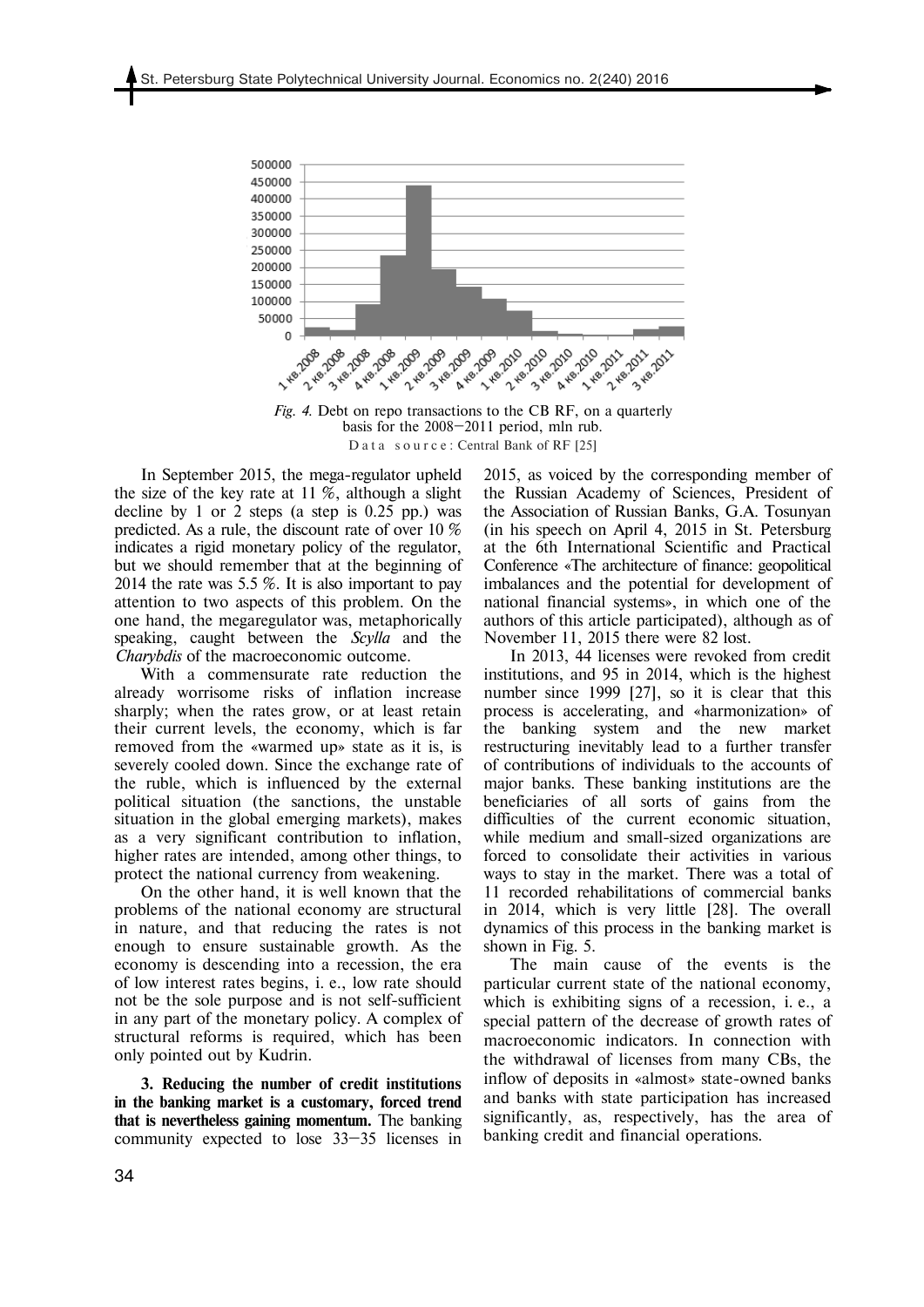





However, the DIA cash resources are rapidly dwindling due to massive withdrawal of licenses for banking activity, while the size of the maximum compensation for individuals owning deposits was raised to 1.4 million rubles. Of course, the DIA has the right to apply for borrowing to the mega-regulator to replenish the insurance fund. However, legal entities whose ruble and foreign currency accounts were kept in the «fallen» the banks are denied the right to compensation for losses from the fund, and the market prospects of the majority of business entities and individual entrepreneurs who simultaneously lost their assets are rather vague. The consequence of these processes is the gradually increasing level of unemployment in the country.

According to the data of the Labor Agency for the beginning of November 2015, the unemployment rate in Russia rose by 15 % in 10 months, including due to a lower demand for workers. Currently, there is a tendency to reduce the number of vacancies from employers, and the sheer number of jobs that are in the database of the Russian labor market data are halved in comparison with January. This dramatically increased the level of staff in part-time, i. e., by  $40\%$  [36].

**4. The practice of appraisal activities of banking institutions in their liquidation, mergers and acquisitions.** Consolidation is an important tool in managing the transformation of the banking

sector, and the frequency of use regulator of the instrument is the main indicator of the state of the sector. Such a tool has traditionally turned into an instrument of the monetary authorities at a concentration of banking capital. Most experts, both domestic and foreign, is associated the concept of «consolidation» is a mergers and acquisitions.

As a result, taking into account and coordinating the existing positions of various experts regarding the economic substance of consolidation, it is possible to reach an intermediate conclusion that consolidation is a process in which the merging and consolidation of the banking businesses occurs through acquisitions and the merging schemes of independent banking institutions [10]. However, it seems to us that these processes require close supervision by the government and content analysis conducted by the scientific community.

The need for market assessment of the banking business, assets and liabilities of financial institutions arises in cases where they become potential or real objects of market processes and transactions, i. e., purchase, sale, liquidation, privatization, corporatization, transfer in trust, etc. Specifically, business assessment of an individual CB is necessary for selecting the options justifying its restructuring, for improving the efficiency of its asset management and for maximizing its total value and the usefulness of a particular banking institution for the financial market.

The peculiarity of the market valuation of the CB is that it is carried out at the junction between the theory and practice of credit and banking and assessment of banking institutions. In this regard, one of the theoretical issues becomes identifying the essence, content and forms of expression of such economic categories as the *market value* of the economic entity in relation to the traditional banking structure. While there is some accumulated experience of calculating cash flows, forecasting income and expenditure, determining the discount rate to evaluate the CB as an integrated business, assessing its tangible assets and certain types of intangible assets, analog selection, etc., the acceptable methods of assessing the cost of the specific bank assets are still in need of further theoretical and practical development [6].

Consolidation of economic entities of the banking sector can be seen as the process of unification and enlargement of the credit institution's capital, as a certain stage of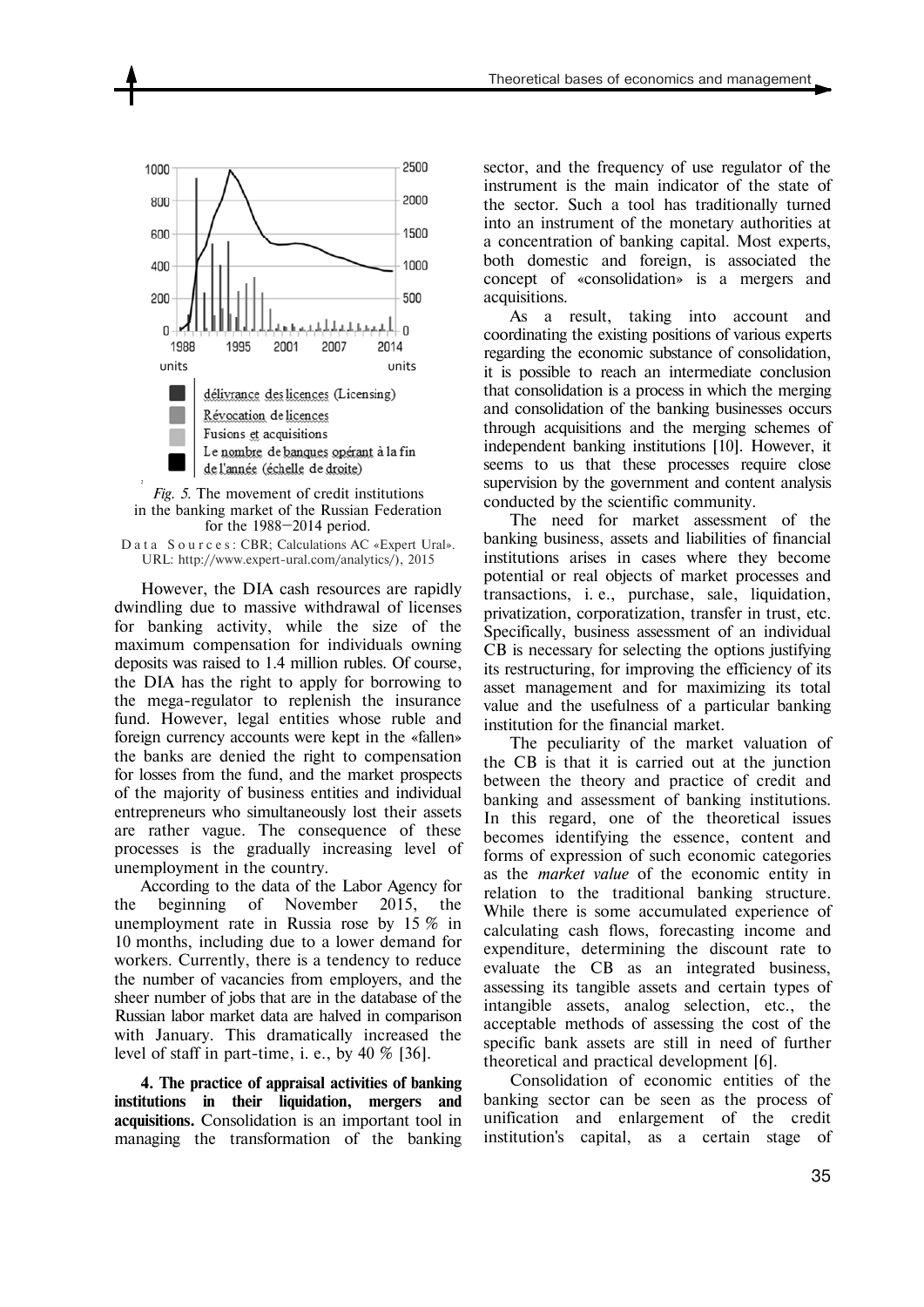development of the latter when the development of bank strategy is caused by diverse factors taken into account in the analysis. These factors can be internal, such as the achievement of *synergies* and external factors of different risk levels, for example, *political*. Other external factors may include economy- and industry-scale factors, as well as legislative initiatives.

Thus, to counteract the activities of unscrupulous banks, on November 23, 2014, the President of the Russian Federation signed amendments to the Federal Law «On Mortgage (Pledge of property)» no. 102-FZ of 16.07.1998. These amendments provide for the repayment of a recording made on the basis of the statement of the pledgee, in the case of the sale of collateral through foreclosure in court. That is to say, the 2014 version of the «On Mortgage (Pledge of property)» law emphasizes that if the borrower refused, for any reason, to pay the mortgage, then, upon application of the lending bank, the mortgaged property can be put up for sale. Moreover, if the parties mutually agree, the property mortgaged through the imposition of a penalty may be put up for sale at a price less than the one indicated in the contract of mortgage lending.

According to banking experts, this form of auction contributes to greater economic results in selling mortgaged property in the time of crisis. In addition, it increases the interest of the mortgagee to the use the market mechanism for selling the property, which has a positive impact on the development of mortgage finance [13]. In other words, the amendments to the federal law established and included in the legal framework as a norm for the convenience of both lenders and borrowers. When property prices fall, selling residential premises even by the residual credit value, i. e., subtracting the sum that the borrower has already paid, still exceeds its market value during the crisis.

In addition, changes in national legislation clarify the features of the mortgage of buildings and other non-residential premises. By law, real property is transferred as collateral only if the property right of the person concerned has already been registered. However, the explanatory note to the regulatory document does not ensure the full protection of the legitimate interests of the creditor with simultaneous registration of title with encumbrance in the form of collateral, even though such a procedure is provided in relation to housing mortgage. In particular, the objects of housing stock and land, acquired at the expense of the bank, are pledged from the date of registration of property rights. In this case, the interests of creditors are protected under the Act.

From the point of view of public law, the differences in the legal status of residential, nonresidential facilities, infrastructure and real estate land plots are absent, since all of these properties can be pledged in equal measure. The implementation of these amendments in the Civil Code will enhance the ability of entrepreneurs to obtain loans secured by non-residential premises, and so on. In addition, the rules are improved regarding mortgage registration affecting civilized relations between lenders and entrepreneurs.

But it is necessary to also pay special attention to the factors of endogenous nature that significantly affect the process of this consolidation. These factors include the financial and economic condition of the CB and the state of a potential bank-acquirer, because the bank starting a friendly takeover of another organization takes over not only the financial and other risks, but also the commitments of the organization which it acquires.

It is assumed that the absorption or merger of banks can pursue a number of tactical and strategic objectives. The latter objectives include strengthening of positions in the banking market and increasing their own competitiveness and that of the business environment. The social objectives include such processes as the needs of diverse banking clientele. The economic objectives mean the achievement of the synergetic effect caused by the *complementarity* of the specific assets of merged banks.

Acquisition of new customers and, very importantly, the preservation of the existing ones is of particular importance for banks, due to the echoes of the international financial crisis. According to the calculations of Western analysts of the banking sector, preservation of existing customers is only 30 % of the purchase price of the new. According to surveys, 70 % of customers stop using banking services mainly because of poor prices, tariffs and poor quality of services offered. Western credit institutions offer banking products in the *Online Mode* using a variety of technical devices and telecommunication links,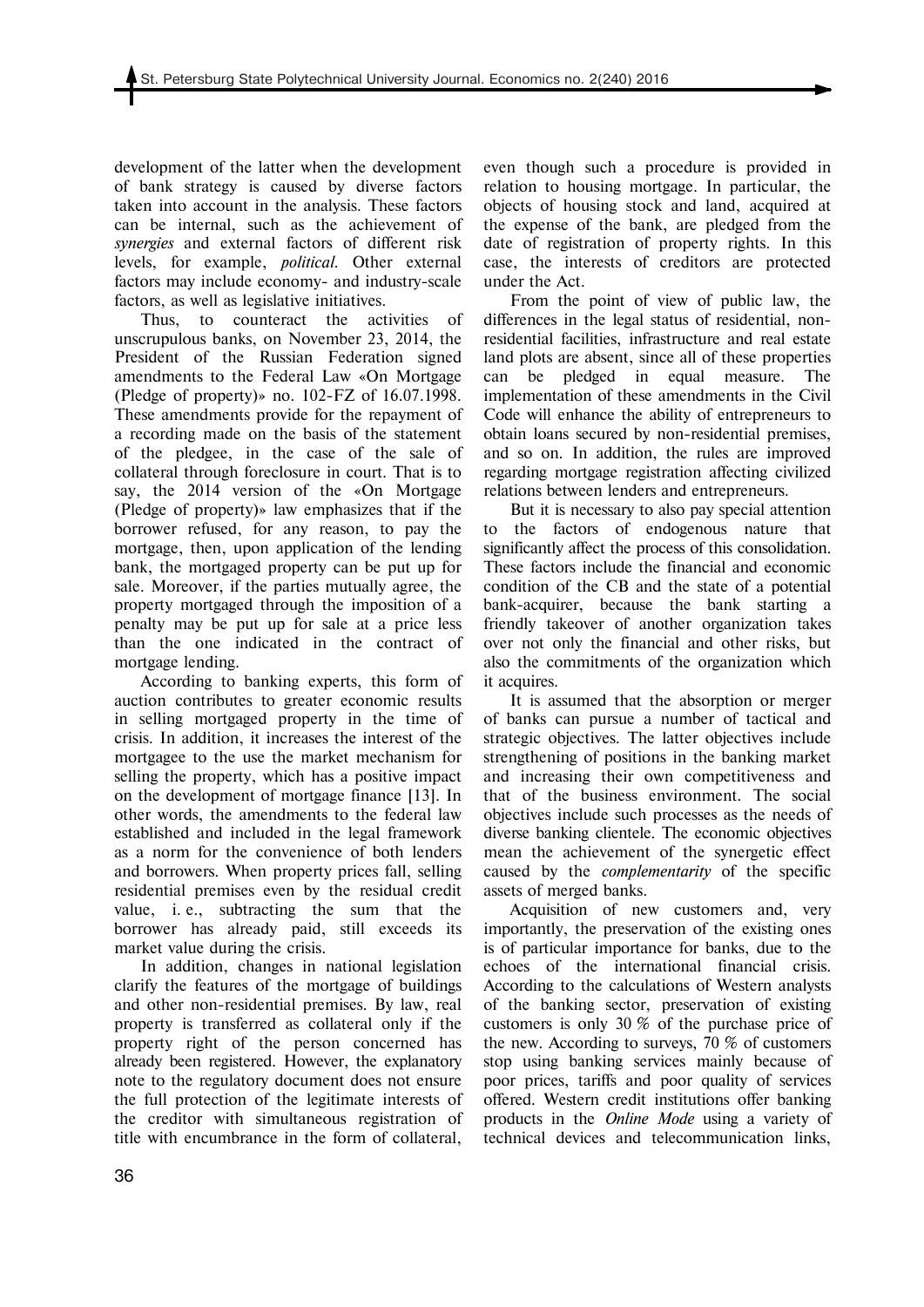enabling them to maintain their image and popularity [13].

Based on the global trends, the current state of the Russian banking system, the policy of the Russian Government and the Central Bank of the Russian Federation regarding its reform, as well as taking into account the strategic objectives and performance indicators of the largest domestic banks, it is possible to form and offer to implement a variety of projects not only improving the efficiency of its activities in the aftermath of the international financial crisis, but also establishing a set of measures to enhance the stability of the entire banking system.

A CB is financially stable if it covers its expenses invested in assets (fixed assets, intangible assets, working capital)through its own funds, does not allow undue receivables and payables, and pays on time for its obligations, as well as any economic subject. The key financial activities are the correct organization and the use of working capital. Therefore, in the analysis of the financial condition of the rational use of working capital, the bank's assets are the focus.

**5. Will the market prefer resolution or liquidation of CBs? Or is it actually state business?** One of the most important functions of managing the economic entity is the financial analysis revealing abnormalities in the development of the subject under study that in some cases requires its resolution instead of elimination.

In Russian, the term for bank resolution, *sanatsia*, comes from the Latin for 'resolution', *sanare*, meaning recovery, recuperation. The Great Dictionary of Economics interprets this concept as a system of measures implemented to prevent bankruptcy of industrial, commercial, banking monopolies, specifying that the reorganization can occur through the merger of the borderline-bankrupt enterprise with a strong company; issue of new shares or bonds to raise money capital; an increase in bank loans and the provision of government subsidies; converting short-term debt into long-term; full or partial purchase of the shares of the enterprise which is on the border of bankruptcy by the state.

Preventing bankruptcy does not mean an overall recovery for the CB or it overcoming the crisis. The above list of activities is incomplete and does not disclose sufficiently the fundamental methodological approaches to choosing the forms of rehabilitation. Some of the local authors define resolution as merely measures for the financial recovery of the CB which are implemented with the help of foreign legal entities or individuals, and are aimed at preventing the debtor CB from being declared bankrupt and its subsequent elimination [11].

From the given spectrum of definitions about the nature of the concept of reorganization, a single definition can be synthesized, which will absorb the rational kernel of each of the given options. Resolution is the system of financial and economic, industrial, technical, organizational, legal and social measures designed to achieve or restore solvency, liquidity of assets, profitability of the debtor CB in the long-term period at least exceeding 5 years [26].

In other words, resolution is the set of all possible events that can lead to the financial recovery of the CB. The present definition embodies a comprehensive approach to the notion, is versatile and fully illuminates the economic substance of the reorganization of enterprises. For a more complete disclosure of rehabilitation the types of events that take place within the boundaries of financial recovery should be specified.

Measures of financial and economic nature take a special place in the process of resolution; these measures describe the relationships that often arise in the process of mobilization and use of domestic and external financial sources for the recovery of the CB. Sources of financing for resolution procedures can be the means attracted by both the conditions of a loan and/or property rights, on both a *turnaround* or a *non-returnable*  basis [15].

The aim is to cover the financial rehabilitation of the current losses and to eliminate their causes, renewing or maintaining the face-liquidity and solvency of the CB, reducing all types of debt, improving working capital structure and forming financial resource funds. Resolution plays an important role in the system of stabilization measures aimed at leading the CB out of the financial crisis. From a legal and a technical standpoint, resolution is a system of measures for the financial rehabilitation of the CB, implemented with the help of individual or legal third parties, and aimed at preventing the CB from being declared bankrupt and from elimination [7]. Today, every sixth CB is a candidate for resolution due to their insurmountable unprofitability and/or chronically low profitability, which is illustrated in Fig. 6.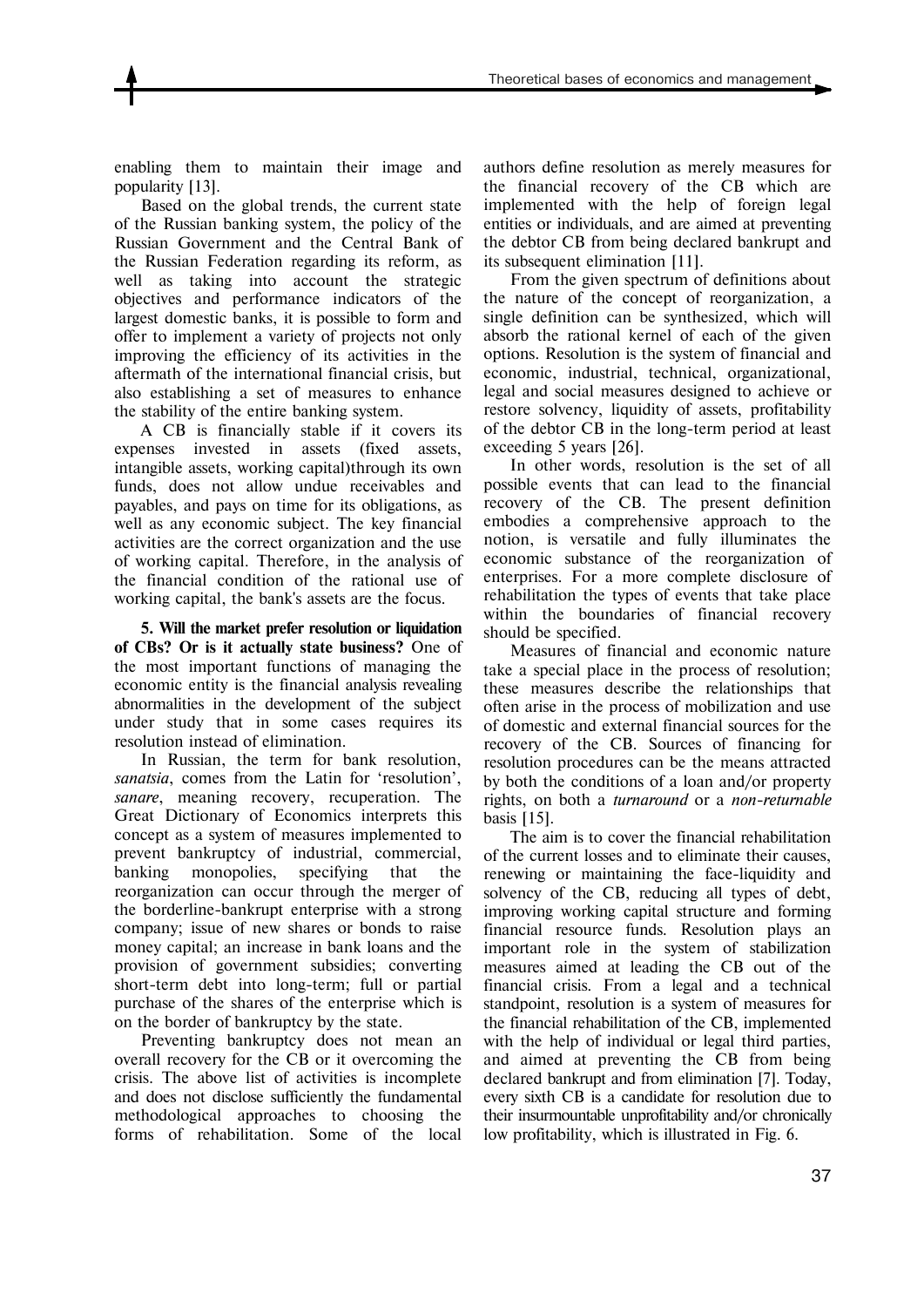

 $\blacksquare$  rendement des capitaux\*  $\equiv$  la part des banques non rentables

résultat financier net (échelle de droite)

*Fig. 6.* Mass of the rate of profit in the banking system of the Russian Federation for the 2004—2014 period. D a t a S o u r c e : calculations of the Central Bank [25]

In a market economy, CB resolution has a significant economic potential, is an important tool for regulation of structural changes and is included in the most effective mechanisms for the financial stabilization of CBs. Resolution of the financial and credit organizations is carried out in three main ways: a) before the creditors of the institution start bankruptcy proceedings if the CB resorts to external assistance on its own initiative in an attempt to get out of the crisis; b) if the CB refers to the arbitration court for bankruptcy, while formulating its resolution conditions; and finally, c) if the arbitral tribunal makes the decision on carrying out resolution based on the proposals from creditors who want to satisfy their claims against the debtor and to repay its obligations to the budget.

In cases b) and c) the resolution activities are allowed for in conjunction with starting a court case for the CB's bankruptcy in case a consensus of a meeting of creditors is reached with respect to both the deadlines for fulfilling each of the requirements, and the transfer of debts to the established legal entities.

The widest range of forms of resolution and opportunities is legislatively established in option a) when the CB in a state of crisis initiates the resolution process itself, caught up in a state of crisis, but until bankruptcy proceedings are started. In such a situation the best conditions of crisis management of the CB form that best meet the interests and goals of the functioning of the CB, allowing to use fairly sophisticated techniques and a rather painful operation of financial improvement, increasing economic

stability at all stages of such management, and serving as a certain preventive measure.

At this initial control stage, based on the results of diagnosing bankruptcy and monitoring the implementation of measures to stabilize the internal financial conditions of the CB, a fundamental decision is made to perform resolution. The feasibility of the resolution is caused by the fact that the use of internal mechanisms of the CB's financial stability do not always reach their goals, and the CB's critical financial condition continues to deepen. Indeed, as noted by Sberbank's experts, in the short-term forecast period, the amount of toxic debts in the segment of ruble corporate loans will reach its peak by the middle of 2016, and the projected level of the delay will be even higher than in the previous crisis of 2008, as shown by dashed lines in Fig. 7.

The feasibility of resolution is determined by the actual prospects of exiting the crisis and the financial condition of successful development of the CB in providing it substantial external support in the recovery stage. If, as a result of serious analysis, such a prospect is established, the resolution initiated by the CB should in a specific case obtain authentic (genuine and effective) support from the Central Bank of the Russian Federation and the Association of Russian Banks, and it is only through this turn of events that the resolution of a particular CB has a chance of success.



les sociétés non financières, en roubles ... prévision

les entreprises non-financières, en prévision  $\overline{a}$ devises étrangères

*Fig. 7.* Analysis and forecast of «bad debts» in the segment of ruble-denominated corporate loans over the 2008—2016 period.

S o u r c e : calculations and forecast of M. Matovnikoff (Savings Bank of Russia), according to the Central Bank of the Russian Federation [25]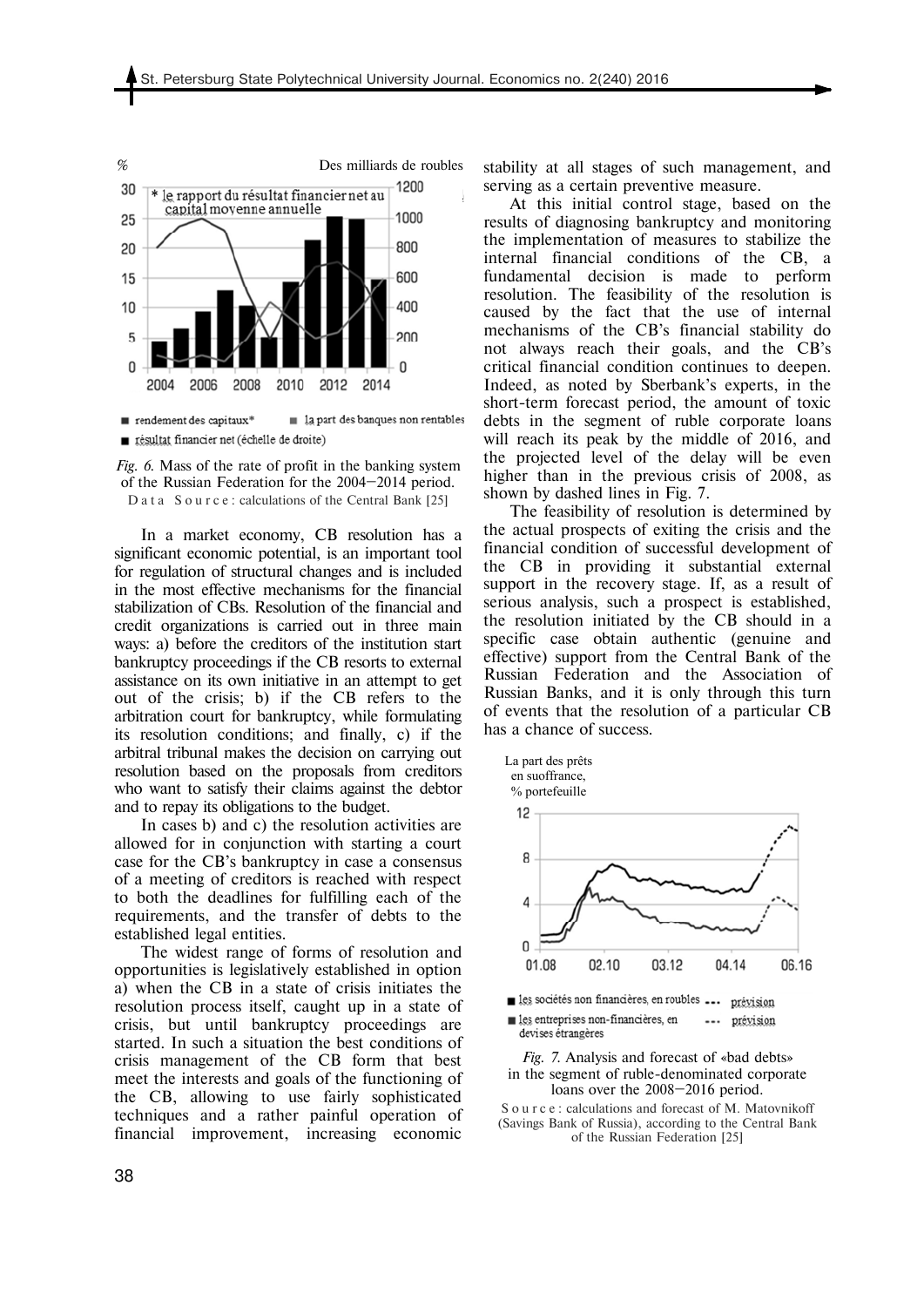This concept reflects the ideology of implementing the proposed resolution, determining its subsequent directions and forms. Depending on the approach, there are the offensive and the defensive concepts for resolution. The *defensive concept* of resolution is aimed at reducing the volume of the operating and investment activities of the CB, providing a balance of cash flows at a lower volumetric level than their volumetric one. This concept implies the involvement of external financial assistance for the restructuring of the relevant size.

*The offensive concept* of resolution is aimed at diversifying the operating and investing activities of the CB, providing an increase in the size of the net cash flow in the coming period due to the increase of efficiency of banking operations. In this case, the external financial assistance and other reorganization measures implemented in the course of resolution are used in order to enter other regional markets and to rapidly complete the actual investment projects started.

The offensive resolution concept does not contradict the basic principles of a common economic development strategy of the CB. Depending on the scale of the crisis state of the CB identified in the process of diagnosing the depth of the bankruptcy and on the adopted resolution concept, there can be varying main directions of its implementation. The mechanism by which the main objectives of the recovery of the banking structure are achieved is characterized directly by the resolution form. Its specific forms are defined under the resolution direction chosen by the CB, taking into account the peculiarities of the banking activity of the subject, the results of crisis diagnostics and the recommended techniques of crisis management.

### *Conclusions*

1) A mechanism for achieving the main objectives of the resolution is characterized directly by its form chosen from the recommended broad spectrum. This form can be adjusted in a specific direction of the resolution elected by the CB. For example, resolution aimed at refinancing the debt of the CB can take these forms: state concessional lending; target bank loans; transfer of debt to another entity.

2) If the power structures really have the intention to create a workable funding mechanism of progressive structural changes in the Russian economy, it is necessary, first of all, to pay attention to the improvement of public credit facilities and refinancing of CBs, as well as to introduce a flexible system of money supply with the regulating role of the interest rate, i. e., the loan rate [29]. The most important role should be played by real development institutions that have clear plans and accountability mechanisms for achieving these plans. Therefore, it is necessary to improve the legislative and regulatory practices regarding the economic relations in the Russian marketplace.

3) In this sense, the legislative initiative of the Ministry of Finance of the Russian Federation making a number of amendments to the Federal Law «On Banks and Banking Activity» at the end of June 2014 is noteworthy. The amendments state that the state-owned companies and public corporations, many private institutions and retail chains are allowed to open accounts and deposits $6<sup>6</sup>$ only in the state bank and in VEB, as well as in Russian private banks (alimited number of СBs) with a net worth of not less than 16.5 billion rubles, which is clearly paternalistic in nature, aimed at protecting the funds of the Russian stragegic companies, preserving business in the real sector of economy, and at protection against possible sanctions [21.8].

4) Furthermore, the efforts in increasing the integrity of the state funds in Russian banks, initially started with the intention of clearing the banking sector from unfair participants, will be completed by 2017. As of January 1, 2016, there were 733 credit institutions in Russia; in a year, their number dropped to 101. For comparison, in 2007 the country had more than a thousand СBs.

*Summary.* In view of searching for ways of improving the Russian banking system as a whole, increasing the stability of individual CBs and leading the national economy out of recession, there are several promising areas for further research, such as the formation of the concept of effective СB with a scalable business model, the development of banking in the digital environment, analysis of the prospects for the

<u>.</u>

<sup>6</sup> In 2013, the state-owned companies placed 720 billion rubles in bank deposits [22.8]. In late 2013, the megaregulator acted as a driver for tightening the criteria for the selection of credit institutions for placement of state company funds, due to the fact that the Housing and Utility Reform Foundation, a state corporation, lost as much as 1.5 billion rubles in the seemingly stable Investbank.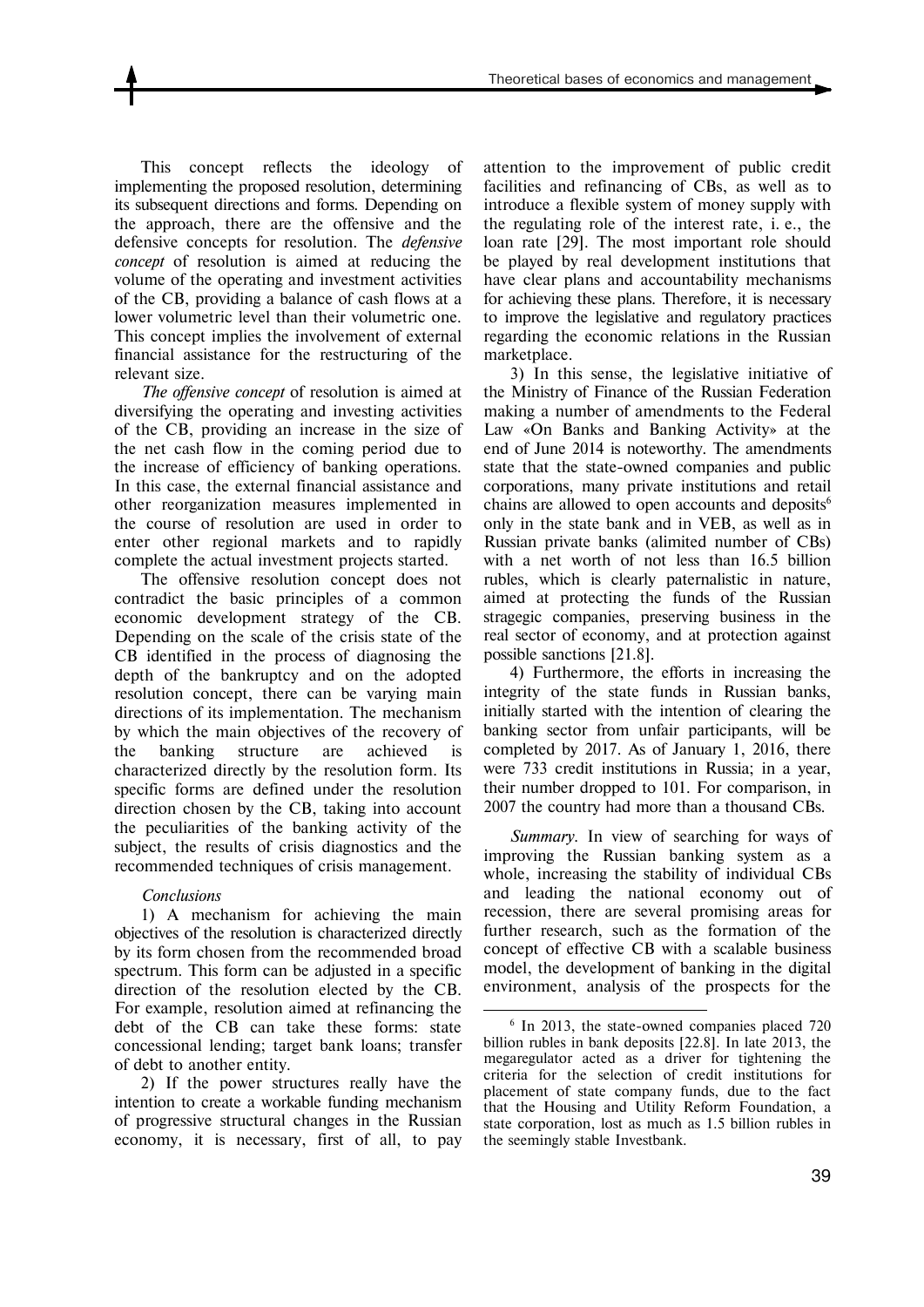interaction of СBs with Asian markets, the study of the investment banking capabilities.

These studies should concern such aspects of functioning of the banking system as the corporate and social responsibility of bankers and analysts of the domestic financial sector. As for the classical banking, then regardless of our preferences, it will wither away, and, accordingly, greater attention should be paid to developing of the electronic sphere with its rapidly evolving innovative filling.

But above all, it is necessary to solve the conceptual and methodological issues of whether to ensure resolution of all questionable financial market players, or to justify the creation of the system with 10—15 largest national banks in Russia with an extensive branch network and regulatory capital adequacy. The potential candidates for this narrow circle are, without a doubt, Sberbank, VTB, Alfa-Bank, Rosselkhozbank, VEB, and the whole range of the Gazprom financial structures, etc.

#### **REFERENCES**

1. O vnesenii izmenenii i dopolnenii v Federal'nyi zakon «Ob otsenochnoi deiatel'nosti v Rossiiskoi Federatsii» : Feder. zakon № 143-FZ ot 14.11.2002 g. (rus)

2. O raz"iasnenii metodicheskikh rekomendatsii «O poriadke sostavleniia kreditnymi organizatsiiami finansovoi otchetnosti»: Pis'mo Banka Rossii № 16-T ot 05.02.2013 g. (rus)

3. Metodika analiza finansovogo sostoianiia banka, utv. pis'mom Departamenta prudentsial'nogo bankovskogo nadzora TsBR № 15-5-3/1393 ot 04.09.2000 g. URL: http://www.cbr.ru/analytics/bank\_system/print.aspx?file =metodica-2015.htm&pid=bnksyst&sid=ITM\_33659 (rus)

4. O bankakh i bankovskoi deiatel'nosti», s izm. i dop.: Feder. zakon № 395-1 ot 02.12.1990 g. (rus)

5. **Zharkovskaia E.P.** Finansovyi analiz deiatel'nosti kommercheskogo banka: uchebnik. M.: Omega-L, 2010. 322 s. (rus)

6. **Kouplend T., Koller T., Murrin D.** Stoimost' kompanii. Otsenka i upravlenie. M.: Olimp-Biznes, 2005. 564 s. (rus)

7. **Cherkasov V.E.** Finansovyi analiz v kommercheskom banke. M.: Konsaltbankir, 2005. 432 s. (rus)

8. Tsentral'nyi bank RF: ofits. sait. URL: www. cbr.ru (data obrashcheniia: 19.04.2015). (rus)

9. URL: www.dengi.maximedia.ru (data obrashcheniia: 20.04.2015). (rus)

10. Bankovskoe delo: roznichnyi biznes: ucheb. posobie. Pod red. G.N. Beloglazovoi, L.P. Krolivetskoi. M.: KNORUS, 2010. 164 s. (rus)

11. O poriadke priniatiia Bankom Rossii resheniia o gosudarstvennoi registratsii kreditnykh organizatsii i vydache litsenzii na osushchestvlenie bankovskikh operatsii : instruktsiia Tsentral'nogo banka RF № 135-I ot 02.04.2010 g. (rus)

12. **Dmitrieva O.G.** Deformatsiia biudzhetnoi politiki i upravleniia dolgom vsledstvie formirovaniia stabilizatsionnykh fondov. *Voprosy ekonomiki*. 2013. № 3. URL: http://www. vopreco.ru (data obrashcheniia: 20.04.2015). (rus)

13. O chem govoriat popravki v zakon «Ob ipoteke (zaloge nedvizhimosti)». URL: http://www.creday.com/ credit/zakon\_obipoteke\_zaloge\_nedvij.php (data obrashcheniia: 23.04.2015). (rus)

14. The World Economic at Davos Forum: Global Risks, 2013 — Eighth Edition. URL: http://www.weforum. org/issues/global-risks/ (data obrashcheniia: 22.04.2015).

15. O Tsentral'nom banke Rossiiskoi Federatsii (Banke Rossii): Feder. zakon № 86-FZ ot 10.07.2002 g., s izm. ot 04.03.2011 g. (rus)

16. **Glaz'ev S.Iu.** Nanotekhnologii kak kliuchevoi faktor novogo tekhnologicheskogo uklada v ekonomike: monogr. Pod red. S.Iu. Glaz'eva, V.V. Kharitonova. M.: Trovant, 2009. 366 s. (rus)

17. Ob osnovakh strategicheskogo planirovaniia v Rossiiskoi Federatsii : Ukaz Prezidenta RF № 536 ot 12.05.2009 g.

18. **Kuznetsov A.** Zakreplenie na zaniatykh pozitsiiakh. *Ekspert*. 12—18 noiabria 2012. № 45(827). S. 104—110. (rus)

19. Board of Governors of the Federal Reserve System. URL: http://federalreserve.gov (data obrashcheniia: 18.03.2015). (rus)

20. URL: http://quote.rbc.ru/news/cur/2014/07/02/ 34178307.html (data obrashcheniia: 03.12.2014). (rus)

21. *Kommersant*". 27.06.2014. № 109. S. 8. URL: spb.kommersant.ru (rus)

22. **Shestopal O.** i dr. U goskompanii otbiraiut banki. *Kommersant*. 21.02.2014. № 30. S. 1—8. URL: kommersant.ru (rus)

23. *Kommersant*". 27.03.2015. № 53(5563). S. 8. URL: spb.kommersant.ru (rus)

24. URL: http://quote.rbc.ru/news/fond/2015/04/01 /34339830.html (data obrashcheniia: 18.04.2015). (rus)

25. URL: http://www.cbr.ru/dkp/print.aspx?file =mon\_sphere/12-09.htm&pid=dkp&sid (data obrashcheniia: 19.02.2015). (rus)

26. **Tsatsulin A.N., Mukhamadieva Iu.R.** Puti povysheniia effektivnosti bankovskoi deiatel'nosti. *Nauchnye trudy SZIU RANKh i GS*. 2014. T. 5. Vyp. 2(14). S. 150—162. (rus)

27. URL: http://www.banki.ru/banks/memory (data obrashcheniia: 26.04.2015). (rus)

28. URL: http://arb.ru/arb/press-on-arb/garegin\_ tosunyan\_vystupil\_na\_nauchno\_prakticheskoy\_konferen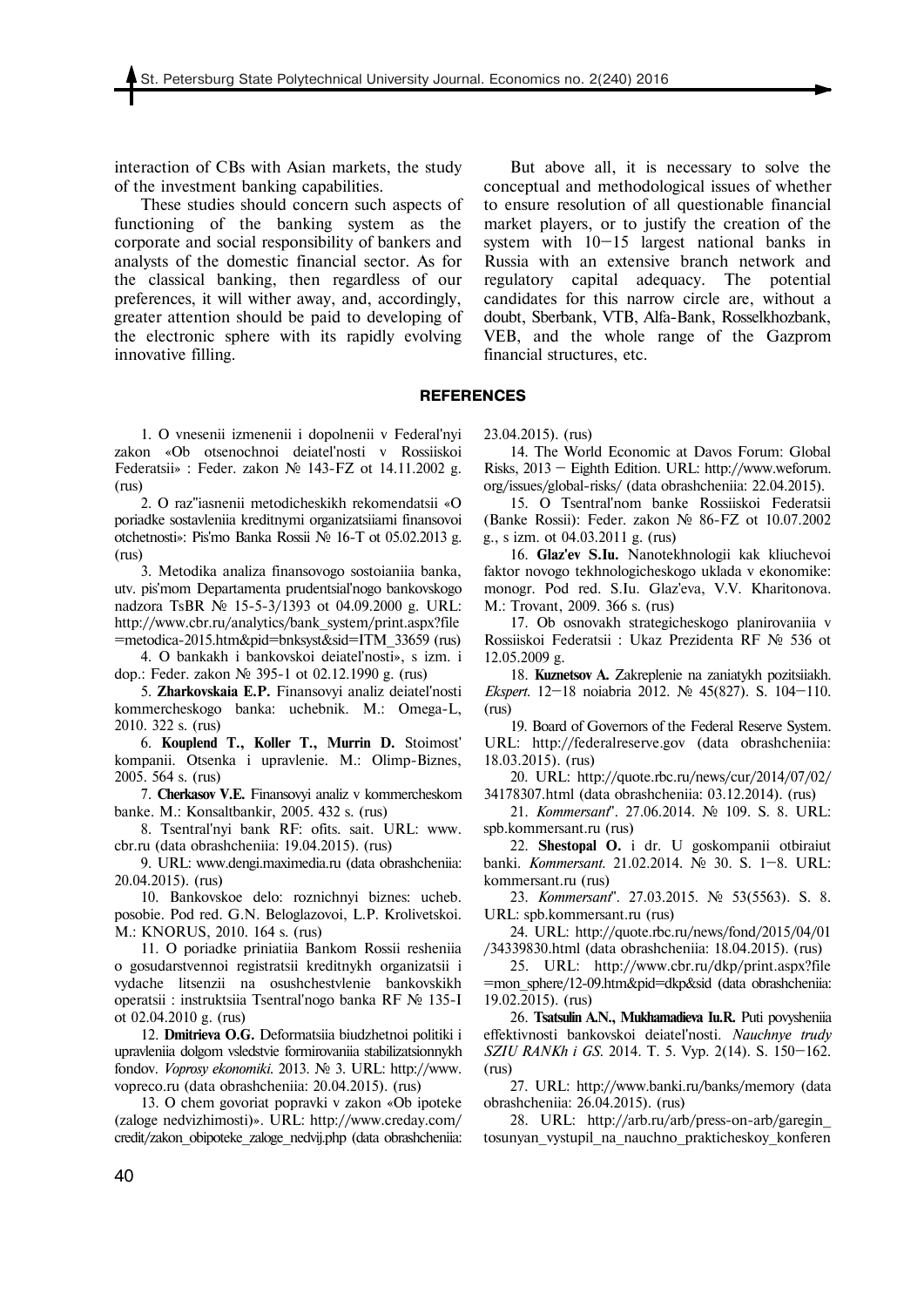tsii v sankt peterbur-9907114/ (data obrashcheniia: 19.04.2015). (rus)

29. **Tsatsulin A.N.** Ekonomicheskii analiz: uchebnik. T. 1. SPb.: Izd-vo SZIU RANKh i GS, 2012. 924 s. (rus)

30. DP.RU. 26.03.2015. № 46. S. 3. URL: http:// www.dp.ru/ (rus)

31. Rossiiskaia gazeta. 07.05.2015. № 97(6668). URL:/ www.RG.ru/ (rus)

32. URL: http://sequoia.ru/info/about/ (data obrashcheniia: 12.05.2015). (rus)

33. URL: http://www.vedomosti.ru/finance/characters /2015/08/04/603363-vi-obyazani-otplatit -gosudarstvublagodarnostyu-eto-vazhnaya-veha (data obrashcheniia: 11.08.2015). (rus)

34. **Pshenichnikov V.V., Babkin A.V., Bicheva E.E.**

On the reasons of world financial crisis and its consequences for russian economy. *St. Petersburg State Polytechnical University Journal. Economics*, 2009, no. 4(81), pp. 9—17. (rus)

35. **Demidenko D.S., Babkin A.V., Kudryavtseva Т.U.** Theoretical aspects of the estimation of efficiency of budgetary expenses. *St. Petersburg State Polytechnical University Journal. Economics*, 2009, no. 3(79), pp. 255—262. (rus)

36. URL: http://pronedra.ru/macroeconomics/2015 /10/22/bezrabotica-v-rf-v-2015-godu-vyrosla-na-15/ (rus)

37. URL: https://news.mail.ru/politics/23992396 /?frommail=1 (rus)

38. Ekspertnoe mnenie. *Kommersant*" GUIDE. 30.09.2015. № 179. S. 25. (rus)

#### **СПИСОК ЛИТЕРАТУРЫ**

1. О внесении изменений и дополнений в Федеральный закон «Об оценочной деятельности в Российской Федерации» : Федер. закон № 143-ФЗ от 14.11.2002 г.

2. О разъяснении методических рекомендаций «О порядке составления кредитными организациями финансовой отчётности»: Письмо Банка России № 16-Т от 05.02.2013 г.

3. Методика анализа финансового состояния банка, утв. письмом Департамента пруденциального банковского надзора ЦБР № 15-5-3/1393 от 04.09.2000 г. URL: http://www.cbr.ru/analytics/bank \_system/print.aspx?file=metodica-2015.htm&pid=bnk syst&sid=ITM\_33659

4. О банках и банковской деятельности», с изм. и доп.: Федер. закон № 395-1 от 02.12.1990 г.

5. **Жарковская Е.П.** Финансовый анализ деятельности коммерческого банка: учебник. М.: Омега-Л, 2010. 322 с.

6. **Коупленд Т., Коллер Т., Муррин Д.** Стоимость компаний. Оценка и управление. М.: Олимп-Бизнес, 2005. 564 с.

7. **Черкасов В.Е.** Финансовый анализ в коммерческом банке. М.: Консалтбанкир, 2005. 432 с.

8. Центральный банк РФ: офиц. сайт. URL: www.cbr.ru (дата обращения: 19.04.2015).

9. URL: www.dengi.maximedia.ru (дата обращения: 20.04.2015).

10. Банковское дело: розничный бизнес: учеб. пособие / под ред. Г.Н. Белоглазовой, Л.П. Кроливецкой. М.: КНОРУС, 2010. 164 с.

11. О порядке принятия Банком России решения о государственной регистрации кредитных организаций и выдаче лицензий на осуществление банковских операций : инструкция Центрального банка РФ № 135-И от 02.04.2010 г.

12. **Дмитриева О.Г.** Деформация бюджетной политики и управления долгом вследствие формирования стабилизационных фондов // Вопросы экономики. 2013. № 3. URL: http://www.vopreco.ru (дата обращения: 20.04.2015).

13. О чем говорят поправки в закон «Об ипотеке (залоге недвижимости)». URL: http://www. creday.com/credit/zakon\_obipoteke\_zaloge\_nedvij.php (дата обращения: 23.04.2015).

14. The World Economic at Davos Forum: Global Risks, 2013 — Eighth Edition. URL: http://www.weforum. org/issues/global-risks/ (дата обращения: 22.04.2015).

15. О Центральном банке Российской Федерации (Банке России): Федер. закон № 86-ФЗ от 10.07.2002 г., с изм. от 04.03.2011 г.

16. **Глазьев С.Ю.** Нанотехнологии как ключевой фактор нового технологического уклада в экономике: моногр. / под ред. С.Ю. Глазьева, В.В. Харитонова. М.: Тровант, 2009. 366 с.

17. Об основах стратегического планирования в Российской Федерации : Указ Президента РФ № 536 от 12.05.2009 г.

18. **Кузнецов А.** Закрепление на занятых позициях // Эксперт. 12—18 ноября 2012. № 45(827). С. 104—110.

19. Board of Governors of the Federal Reserve System. URL: http://federalreserve.gov (дата обращения: 18.03.2015).

20. URL: http://quote.rbc.ru/news/cur/2014/07/02 /34178307.html (дата обращения: 03.12.2014).

21. Коммерсантъ. 27.06.2014. № 109. С. 8. URL: spb.kommersant.ru

22. **Шестопал О.** и др. У госкомпаний отбирают банки // Коммерсант. 21.02.2014. № 30. С. 1—8. URL: kommersant.ru

23. Коммерсантъ. 27.03.2015. № 53(5563). С. 8. URL: spb.kommersant.ru

24. URL: http://quote.rbc.ru/news/fond/2015/04/01 /34339830.html (дата обращения: 18.04.2015).

25. URL: http://www.cbr.ru/dkp/print.aspx?file= mon sphere/12-09.htm&pid=dkp&sid (дата обращения: 19.02.2015).

26. **Цацулин А.Н., Мухамадиева Ю.Р.** Пути повышения эффективности банковской деятель